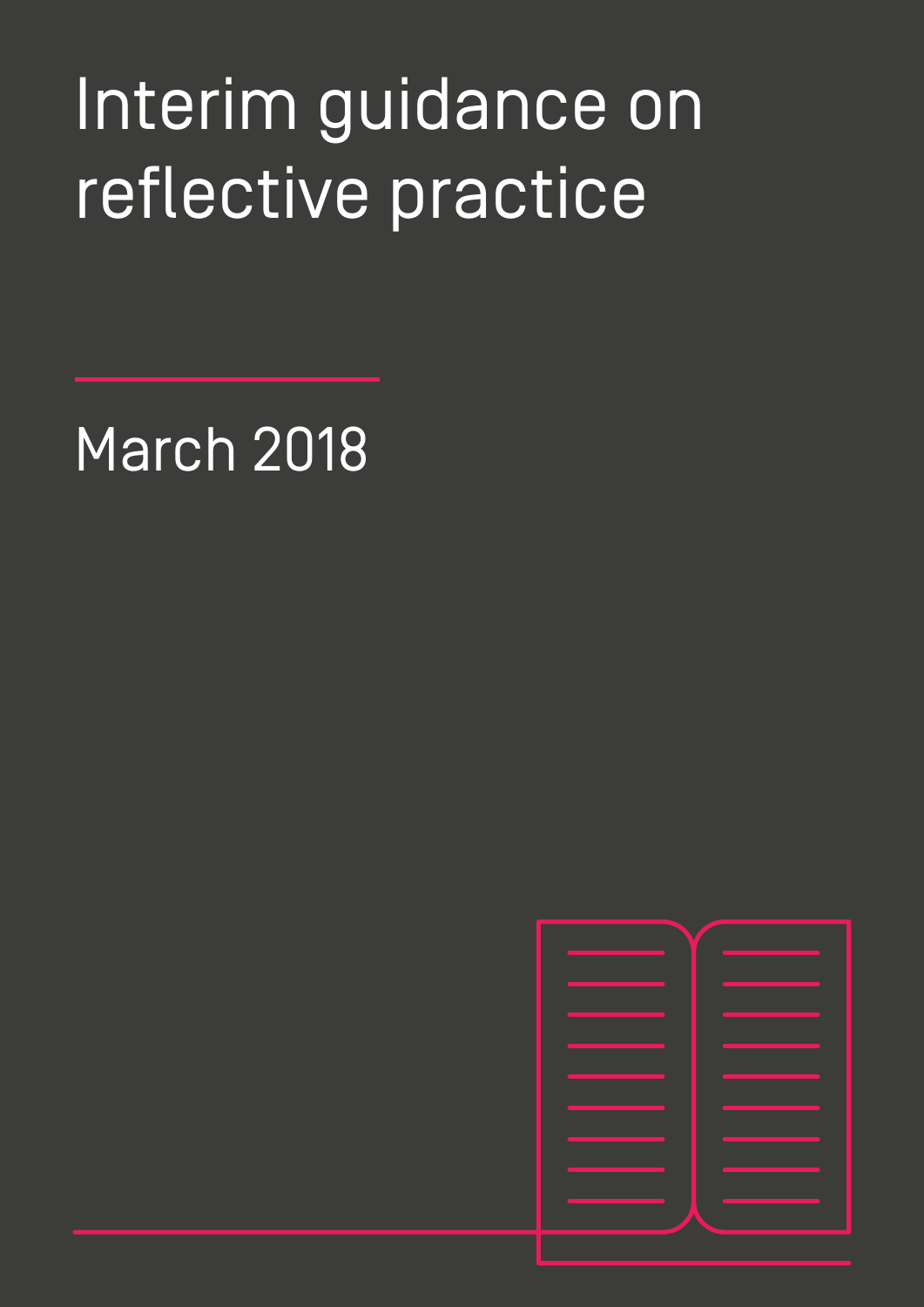

# Interim guidance on reflective practice

# March 2018

# 1. Introduction

In October 2016, the Academy worked alongside the Royal College of Paediatrics and Child Health, to produce guidance for doctors in training about entering information into an eportfolio. In light of the recent discussions surrounding the legal case of Dr Bawa Garba and the use of reflection, it has been agreed that the Academy will work with the General Medical Council, the Academy Trainee Doctors Group, the BMA's Junior Doctors Committee and the Conference of Post-Graduate Medical Deans (COPMeD) to revise reflective practice guidance. As the production of this will take some time, the objective of this paper is to set out the 10 key principles of reflective practice, in advance, for doctors in training to use.

### 2. What is reflective practice?

Reflective practice is the process whereby an individual thinks analytically about a clinical situation or activity, monitoring its progress and evaluating its outcome. As this implies, it can (and should) take place before, during and after the situation.

Reflective practice results in a better understanding of the situation and enables the individual concerned to recognise the possible impact of their actions. The aim of this process is to aid individual development and support enhanced performance when similar situations are encountered in the future, allowing the experience gained from previous situations to be put into action.

Doctors in training must feel able to have honest and open discussions and should be confident that engaging in the process can provide them with the required evidence of a professional approach to learning.

The focus should be on feedback about reflective practice, or descriptions of the increased understanding and resultant actions after discussion, rather than on simply documenting 'reflection'.

## 3. The principles of demonstrating development as a reflective practitioner:

#### ■ There are different ways to reflect: the GMC does not require any specific way to reflect or the number of reflections needed.

Reflection is a process that can involve writing notes in e-portfolios, but, it can also be undertaken as part of a dialogue with trainers during other work-based assessments. A written record of reflection may take place either contemporaneously or, if a significant event has taken place, after a full investigation has taken place.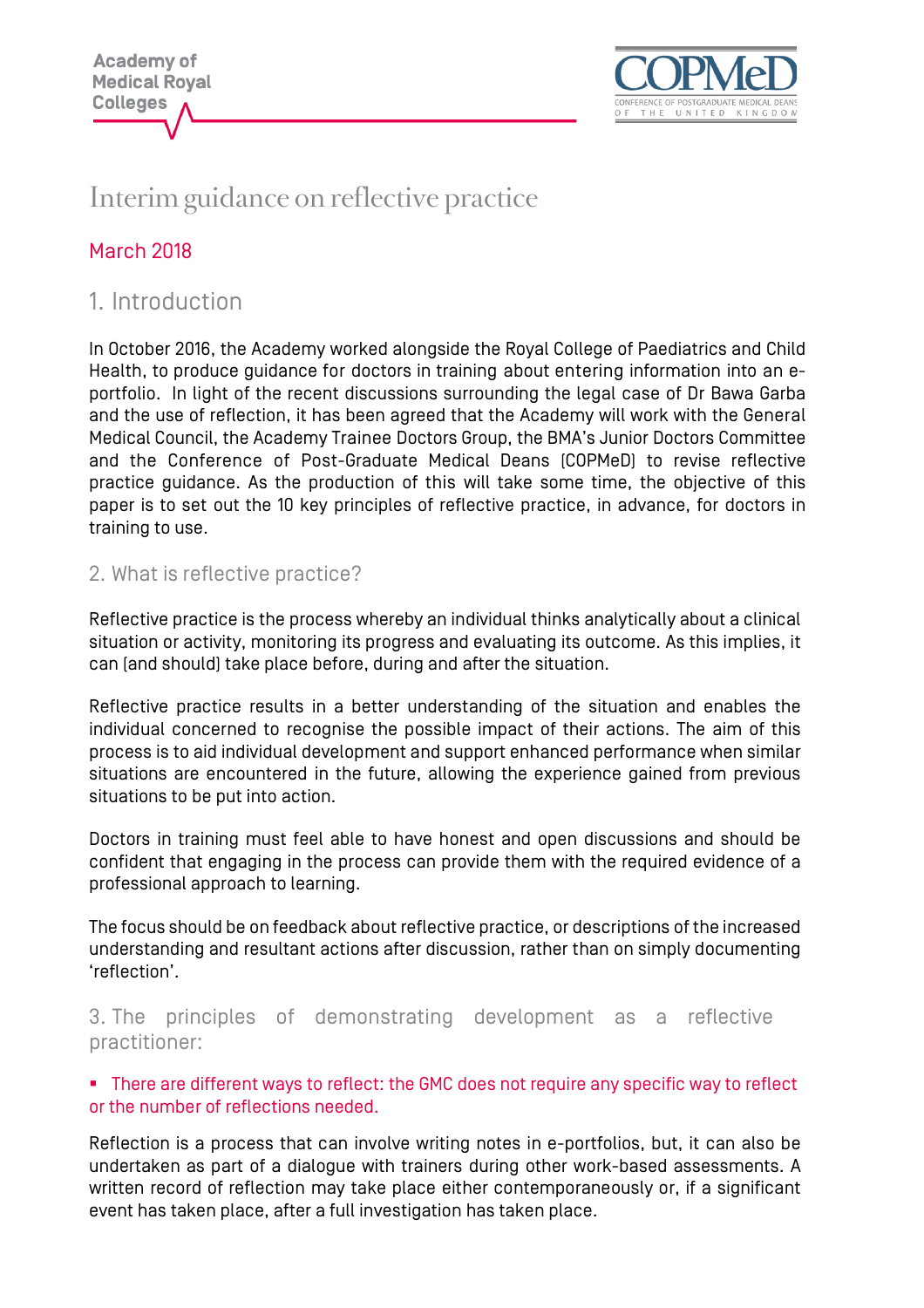#### **• Doctors must engage with reflection to meet GMC requirements for revalidation.**

The General Medical Council makes it clear in 'Good Medical Practice' that reflection is the key to effective continuing professional development, and is a skill that must be developed and practised by all doctors.

#### • Disclosure - a court may request disclosure of a reflective record if it is relevant to the matters to be determined in litigation.

Doctors' reflections are potentially disclosable to courts, tribunals and coroners who can obtain the information that they require. The likelihood of this may be reduced if reflections focus specifically on reactions to and learning from an incident, developing insight and identifying improvements in practice. Doctors should continue to support transparency and openness in recording information in e-Portfolios.

#### • The GMC does not require a doctor to provide their reflective statements if it is investigating a concern about them.

The GMC may ask a doctor to provide evidence of insight as this plays a role in their assessment of whether a doctor poses a risk to the public, if action needs to be taken and what action should be taken. Whether doctors provide their reflective statements as evidence of insight is their decision.

Guidance from the Medical Practitioners' Tribunal Service reassures doctors that providing this evidence of insight may be considered a mitigating factor if it is demonstrable.

#### ■ Documented reflections should be anonymised.

Doctors in training are encouraged to write openly and honestly to aid their learning and meet GMC requirements for training. However, they must fully anonymise reflective notes for patient confidentiality reasons and to comply with Information Governance requirements. If doctors do not fully anonymise their reflective notes, it may be possible to identify relevant information held on the portfolios which could be requested for release.

#### ■ Combinations of data can identify patients.

The date and time of an event are data that may be used to identify patients.

Although reflections are often written just after an event, entering reflections into eportfolios at a time away from the event is a way of anonymising the entry.

§ Recorded reflections are important; they are a tool to demonstrate competence and professionalism.